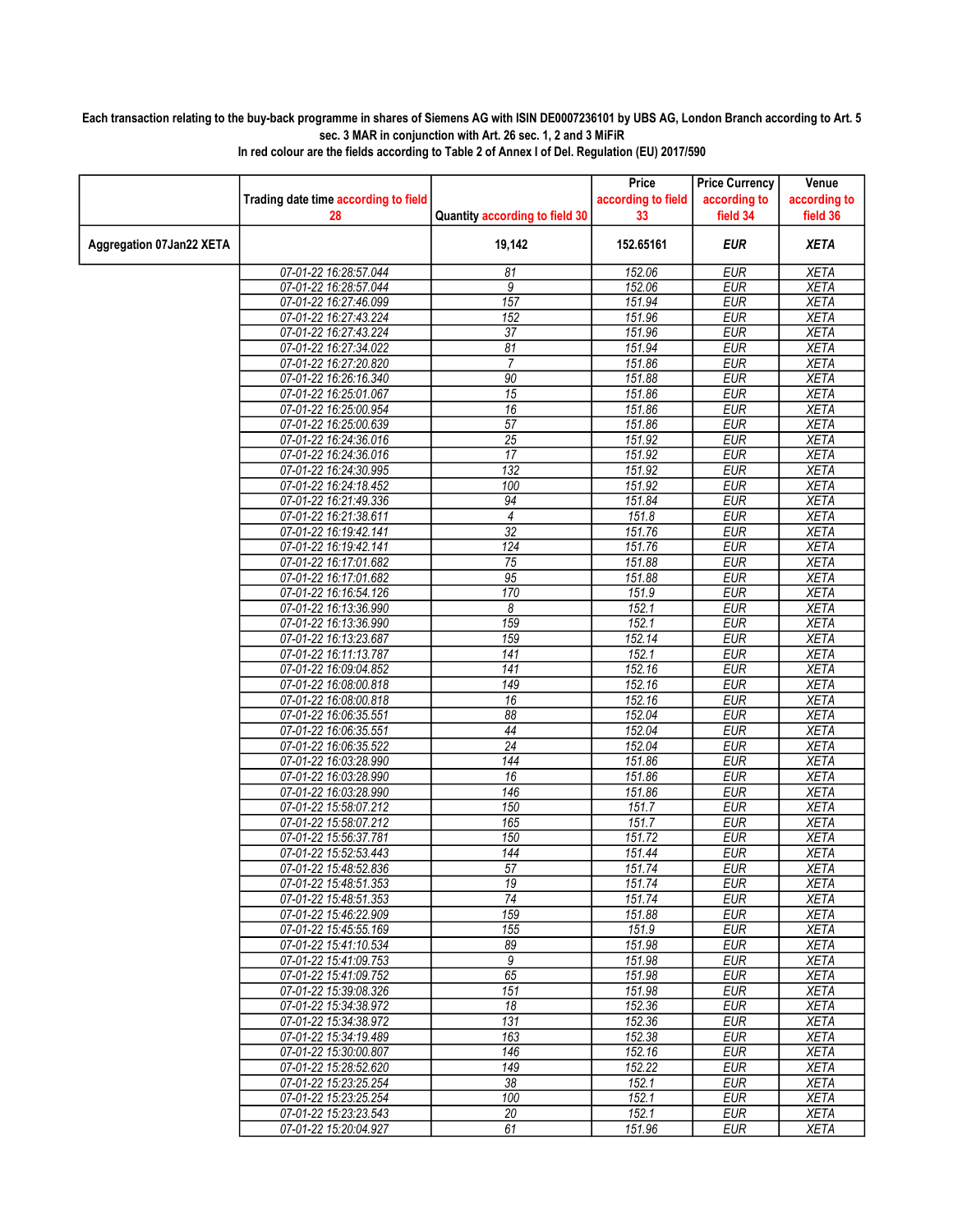| 07-01-22 15:20:04.927 | 108             | 151.96 | <b>EUR</b> | <b>XETA</b> |
|-----------------------|-----------------|--------|------------|-------------|
| 07-01-22 15:19:12.793 | 156             | 151.94 | EUR        | <b>XETA</b> |
| 07-01-22 15:15:31.337 | 171             | 152.02 | <b>EUR</b> | <b>XETA</b> |
| 07-01-22 15:10:11.205 | 64              | 151.94 | <b>EUR</b> | <b>XETA</b> |
| 07-01-22 15:10:03.649 | $\overline{92}$ | 151.94 | <b>EUR</b> | <b>XETA</b> |
| 07-01-22 15:09:20.541 | 121             | 152    | <b>EUR</b> | <b>XETA</b> |
| 07-01-22 15:09:20.541 | 45              | 152    | <b>EUR</b> | <b>XETA</b> |
|                       |                 |        |            |             |
| 07-01-22 15:08:18.083 | 169             | 152.04 | <b>EUR</b> | <b>XETA</b> |
| 07-01-22 15:03:04.719 | 92              | 152.38 | <b>EUR</b> | <b>XETA</b> |
| 07-01-22 15:03:04.719 | 61              | 152.38 | <b>EUR</b> | <b>XETA</b> |
| 07-01-22 15:00:03.389 | 73              | 152.38 | <b>EUR</b> | <b>XETA</b> |
| 07-01-22 15:00:03.389 | 86              | 152.38 | <b>EUR</b> | <b>XETA</b> |
| 07-01-22 14:57:45.180 | 155             | 152.44 | <b>EUR</b> | <b>XETA</b> |
| 07-01-22 14:57:45.180 | 164             | 152.44 | <b>EUR</b> | <b>XETA</b> |
| 07-01-22 14:51:24.733 | 153             | 152.36 | <b>EUR</b> | <b>XETA</b> |
| 07-01-22 14:51:24.733 | 38              | 152.36 | <b>EUR</b> | <b>XETA</b> |
| 07-01-22 14:51:24.733 | 105             | 152.36 | <b>EUR</b> | <b>XETA</b> |
| 07-01-22 14:49:11.652 | 56              | 152.4  | <b>EUR</b> | <b>XETA</b> |
| 07-01-22 14:49:11.652 | 85              | 152.4  | <b>EUR</b> | <b>XETA</b> |
| 07-01-22 14:46:34.516 | 161             | 152.5  | <b>EUR</b> | <b>XETA</b> |
| 07-01-22 14:44:35.579 | 142             | 152.54 | <b>EUR</b> | <b>XETA</b> |
| 07-01-22 14:41:24.018 | 141             | 152.16 | <b>EUR</b> | <b>XETA</b> |
|                       |                 |        | <b>EUR</b> |             |
| 07-01-22 14:39:00.808 | 156             | 152.02 |            | <b>XETA</b> |
| 07-01-22 14:35:48.217 | 21              | 152.14 | <b>EUR</b> | <b>XETA</b> |
| 07-01-22 14:35:48.217 | 133             | 152.14 | <b>EUR</b> | <b>XETA</b> |
| 07-01-22 14:33:34.903 | 118             | 152.24 | <b>EUR</b> | <b>XETA</b> |
| 07-01-22 14:33:34.903 | 43              | 152.24 | <b>EUR</b> | <b>XETA</b> |
| 07-01-22 14:33:34.399 | 12              | 152.24 | <b>EUR</b> | <b>XETA</b> |
| 07-01-22 14:31:13.785 | 154             | 152.26 | <b>EUR</b> | <b>XETA</b> |
| 07-01-22 14:30:45.568 | 145             | 152.1  | <b>EUR</b> | <b>XETA</b> |
| 07-01-22 14:24:08.221 | 149             | 152.2  | <b>EUR</b> | <b>XETA</b> |
| 07-01-22 14:22:24.763 | 167             | 152.22 | <b>EUR</b> | <b>XETA</b> |
| 07-01-22 14:19:42.033 | 141             | 152.24 | <b>EUR</b> | <b>XETA</b> |
| 07-01-22 14:15:34.530 | 145             | 152.24 | <b>EUR</b> | <b>XETA</b> |
| 07-01-22 14:07:21.580 | 97              | 152.18 | <b>EUR</b> | <b>XETA</b> |
| 07-01-22 14:07:21.555 | 65              | 152.18 | <b>EUR</b> | <b>XETA</b> |
| 07-01-22 14:07:21.555 | 55              | 152.18 | <b>EUR</b> | <b>XETA</b> |
| 07-01-22 14:07:21.555 | 76              | 152.18 | <b>EUR</b> | <b>XETA</b> |
| 07-01-22 14:05:56.082 | 45              | 152.12 | <b>EUR</b> | <b>XETA</b> |
| 07-01-22 14:05:56.082 | 112             | 152.12 | <b>EUR</b> | <b>XETA</b> |
| 07-01-22 13:58:55.854 | 160             | 151.72 | <b>EUR</b> | <b>XETA</b> |
|                       |                 |        |            |             |
| 07-01-22 13:55:10.000 | 144             | 151.68 | <b>EUR</b> | <b>XETA</b> |
| 07-01-22 13:53:08.590 | 101             | 151.74 | <b>EUR</b> | <b>XETA</b> |
| 07-01-22 13:53:08.590 | 44              | 151.74 | <b>EUR</b> | <b>XETA</b> |
| 07-01-22 13:42:39.555 | 152             | 151.52 | <b>EUR</b> | <b>XETA</b> |
| 07-01-22 13:41:01.494 | 153             | 151.7  | <b>EUR</b> | <b>XETA</b> |
| 07-01-22 13:34:03.652 | 151             | 152.42 | <b>EUR</b> | <b>XETA</b> |
| 07-01-22 13:28:29.160 | 154             | 152.58 | <b>EUR</b> | <b>XETA</b> |
| 07-01-22 13:24:51.825 | 156             | 152.48 | <b>EUR</b> | <b>XETA</b> |
| 07-01-22 13:08:48.651 | 154             | 152.58 | <b>EUR</b> | <b>XETA</b> |
| 07-01-22 13:08:18.263 | 4               | 152.58 | <b>EUR</b> | <b>XETA</b> |
| 07-01-22 13:08:16.260 | 62              | 152.62 | <b>EUR</b> | <b>XETA</b> |
| 07-01-22 13:08:16.260 | 96              | 152.62 | <b>EUR</b> | <b>XETA</b> |
| 07-01-22 12:55:08.332 | 158             | 152.76 | <b>EUR</b> | <b>XETA</b> |
| 07-01-22 12:52:52.777 | 143             | 152.8  | <b>EUR</b> | <b>XETA</b> |
| 07-01-22 12:36:50.998 | 110             | 152.78 | <b>EUR</b> | <b>XETA</b> |
| 07-01-22 12:36:50.998 | 33              | 152.78 | <b>EUR</b> | <b>XETA</b> |
| 07-01-22 12:33:16.481 | 151             | 152.84 | <b>EUR</b> | <b>XETA</b> |
| 07-01-22 12:23:02.092 | 147             | 152.82 | <b>EUR</b> | <b>XETA</b> |
| 07-01-22 12:11:42.373 | 169             | 153.04 | <b>EUR</b> | <b>XETA</b> |
| 07-01-22 12:05:19.302 | 163             | 153.1  | <b>EUR</b> | <b>XETA</b> |
|                       |                 |        |            |             |
| 07-01-22 12:03:49.570 | 145             | 153.08 | <b>EUR</b> | <b>XETA</b> |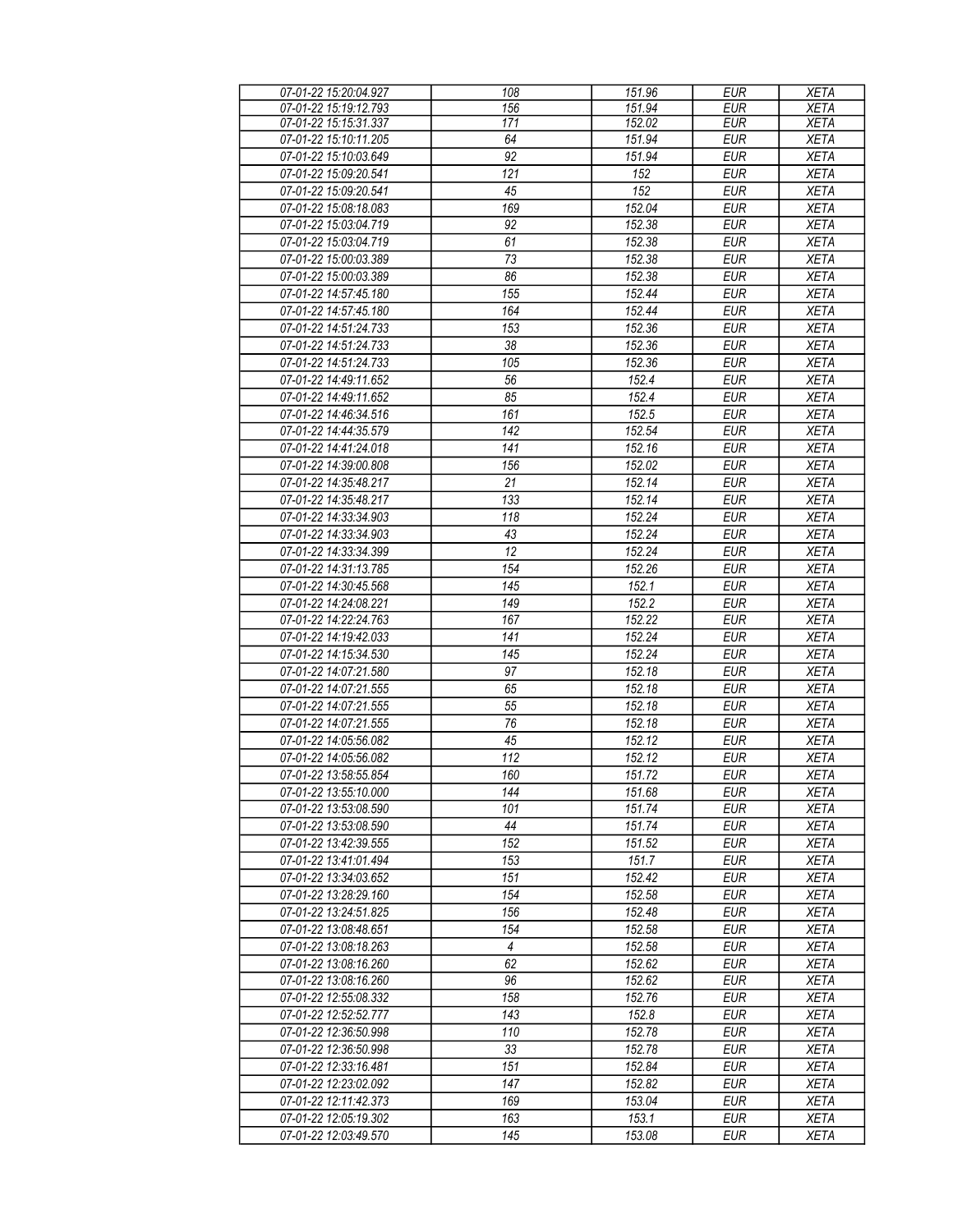| 07-01-22 12:03:01.458                          | 38              | 153              | <b>EUR</b>               | <b>XETA</b>                |
|------------------------------------------------|-----------------|------------------|--------------------------|----------------------------|
| 07-01-22 12:03:01.458                          | 83              | 153              | <b>EUR</b>               | <b>XETA</b>                |
| 07-01-22 12:03:01.458                          | 28              | 153              | <b>EUR</b>               | <b>XETA</b>                |
| 07-01-22 12:02:44.869                          | 150             | 153.02           | <b>EUR</b>               | <b>XETA</b>                |
| 07-01-22 12:02:20.299                          | 50              | 152.92           | <b>EUR</b>               | <b>XETA</b>                |
| 07-01-22 12:02:16.911                          | 95              | 152.9            | <b>EUR</b>               | <b>XETA</b>                |
| 07-01-22 11:44:20.340                          | 172             | 153.3            | <b>EUR</b>               | <b>XETA</b>                |
| 07-01-22 11:40:48.183                          | 65              | 153.32           | <b>EUR</b>               | <b>XETA</b>                |
| 07-01-22 11:40:48.183                          | 106             | 153.32           | <b>EUR</b>               | <b>XETA</b>                |
| 07-01-22 11:27:22.442                          | 160             | 153.56           | <b>EUR</b>               | <b>XETA</b>                |
| 07-01-22 11:25:32.001                          | 14              | 153.44           | <b>EUR</b>               | <b>XETA</b>                |
| 07-01-22 11:25:32.001                          | 137             | 153.44           | <b>EUR</b>               | <b>XETA</b>                |
| 07-01-22 11:10:21.307                          | 173             | 153.28           | <b>EUR</b>               | <b>XETA</b>                |
| 07-01-22 11:08:49.078                          | 164             | 153.36           | <b>EUR</b>               | <b>XETA</b>                |
| 07-01-22 10:59:42.479                          | $\overline{37}$ | 153.34           | <b>EUR</b>               | <b>XETA</b>                |
| 07-01-22 10:59:42.479                          | 138             | 153.34           | <b>EUR</b>               | <b>XETA</b>                |
| 07-01-22 10:56:27.786                          | 21              | 153.52           | <b>EUR</b>               | <b>XETA</b>                |
| 07-01-22 10:56:27.786                          | 127             | 153.52           | <b>EUR</b>               | <b>XETA</b>                |
| 07-01-22 10:53:48.029                          | 169             | 153.72           | <b>EUR</b>               | <b>XETA</b>                |
| 07-01-22 10:53:48.038                          | 81              | 153.72           | <b>EUR</b>               | <b>XETA</b>                |
| 07-01-22 10:53:48.036                          | $\overline{6}$  | 153.72           | <b>EUR</b>               | <b>XETA</b>                |
| 07-01-22 10:53:48.035                          | 64              | 153.72           | <b>EUR</b>               | <b>XETA</b>                |
| 07-01-22 10:51:37.204                          | 148             | 153.74           | <b>EUR</b>               | <b>XETA</b>                |
| 07-01-22 10:46:40.272                          | 160             | 153.54           | <b>EUR</b>               | <b>XETA</b>                |
| 07-01-22 10:39:08.045                          | 127             |                  | <b>EUR</b>               |                            |
|                                                | 41              | 153.58<br>153.58 | <b>EUR</b>               | <b>XETA</b><br><b>XETA</b> |
| 07-01-22 10:39:05.364<br>07-01-22 10:38:22.791 | 38              | 153.54           | <b>EUR</b>               | <b>XETA</b>                |
| 07-01-22 10:37:50.702                          | 13              | 153.54           | <b>EUR</b>               | <b>XETA</b>                |
|                                                |                 |                  | <b>EUR</b>               |                            |
| 07-01-22 10:37:50.692                          | 90              | 153.54           |                          | <b>XETA</b>                |
| 07-01-22 10:24:58.090                          | 80              | 153.36           | <b>EUR</b>               | <b>XETA</b>                |
| 07-01-22 10:24:58.086                          | 58<br>9         | 153.36           | <b>EUR</b><br><b>EUR</b> | <b>XETA</b>                |
| 07-01-22 10:24:58.086                          | 145             | 153.36<br>153.36 | <b>EUR</b>               | <b>XETA</b><br><b>XETA</b> |
| 07-01-22 10:24:58.100                          | 164             |                  |                          |                            |
| 07-01-22 10:13:29.910                          |                 | 153.52           | <b>EUR</b><br><b>EUR</b> | <b>XETA</b>                |
| 07-01-22 10:09:39.755<br>07-01-22 09:58:40.579 | 168             | 153.46           |                          | <b>XETA</b><br><b>XETA</b> |
|                                                | 151             | 153.52           | <b>EUR</b>               |                            |
| 07-01-22 09:53:38.803                          | 91              | 153.58           | <b>EUR</b>               | <b>XETA</b>                |
| 07-01-22 09:53:38.803                          | 82              | 153.58           | <b>EUR</b><br><b>EUR</b> | <b>XETA</b>                |
| 07-01-22 09:49:18.058                          | 50<br>160       | 153.74           |                          | <b>XETA</b>                |
| 07-01-22 09:47:35.626                          |                 | 153.64           | <b>EUR</b><br>EUR        | <b>XETA</b>                |
| 07-01-22 09:44:46.540                          | 47              | 153.68           |                          | <b>XETA</b>                |
| 07-01-22 09:35:35.605                          | 57              | 153.92           | <b>EUR</b>               | <b>XETA</b>                |
| 07-01-22 09:35:35.605                          | 117             | 153.92           | <b>EUR</b>               | <b>XETA</b>                |
| 07-01-22 09:32:39.251                          | 1               | 153.86           | <b>EUR</b>               | <b>XETA</b>                |
| 07-01-22 09:32:39.251                          | 43              | 153.86           | <b>EUR</b>               | <b>XETA</b>                |
| 07-01-22 09:32:39.251                          | 64              | 153.86           | <b>EUR</b>               | <b>XETA</b>                |
| 07-01-22 09:32:39.251                          | 57              | 153.86           | <b>EUR</b>               | <b>XETA</b>                |
| 07-01-22 09:22:06.567                          | 55              | 153.84           | <b>EUR</b>               | <b>XETA</b>                |
| 07-01-22 09:22:06.567                          | 92              | 153.84           | <b>EUR</b>               | <b>XETA</b>                |
| 07-01-22 09:15:07.694                          | 89              | 153.76           | <b>EUR</b>               | <b>XETA</b>                |
| 07-01-22 09:15:07.694                          | 51              | 153.76           | <b>EUR</b>               | <b>XETA</b>                |
| 07-01-22 09:11:59.555                          | 150             | 153.7            | <b>EUR</b>               | <b>XETA</b>                |
| 07-01-22 09:11:01.135                          | 60              | 153.6            | <b>EUR</b>               | <b>XETA</b>                |
| 07-01-22 09:08:30.850                          | 60              | 153.2            | <b>EUR</b>               | <b>XETA</b>                |
| 07-01-22 09:08:28.364                          | 50              | 153.22           | <b>EUR</b>               | <b>XETA</b>                |
| 07-01-22 09:04:26.813                          | 50              | 153.2            | <b>EUR</b>               | <b>XETA</b>                |
| 07-01-22 08:55:52.911                          | 131             | 153.24           | <b>EUR</b>               | <b>XETA</b>                |
| 07-01-22 08:48:31.873                          | 167             | 153.16           | <b>EUR</b>               | <b>XETA</b>                |
| 07-01-22 08:44:53.620                          | 173             | 153.36           | <b>EUR</b>               | <b>XETA</b>                |
| 07-01-22 08:38:59.528                          | 156             | 153.74           | <b>EUR</b>               | <b>XETA</b>                |
| 07-01-22 08:38:22.309                          | 45              | 153.64           | <b>EUR</b>               | <b>XETA</b>                |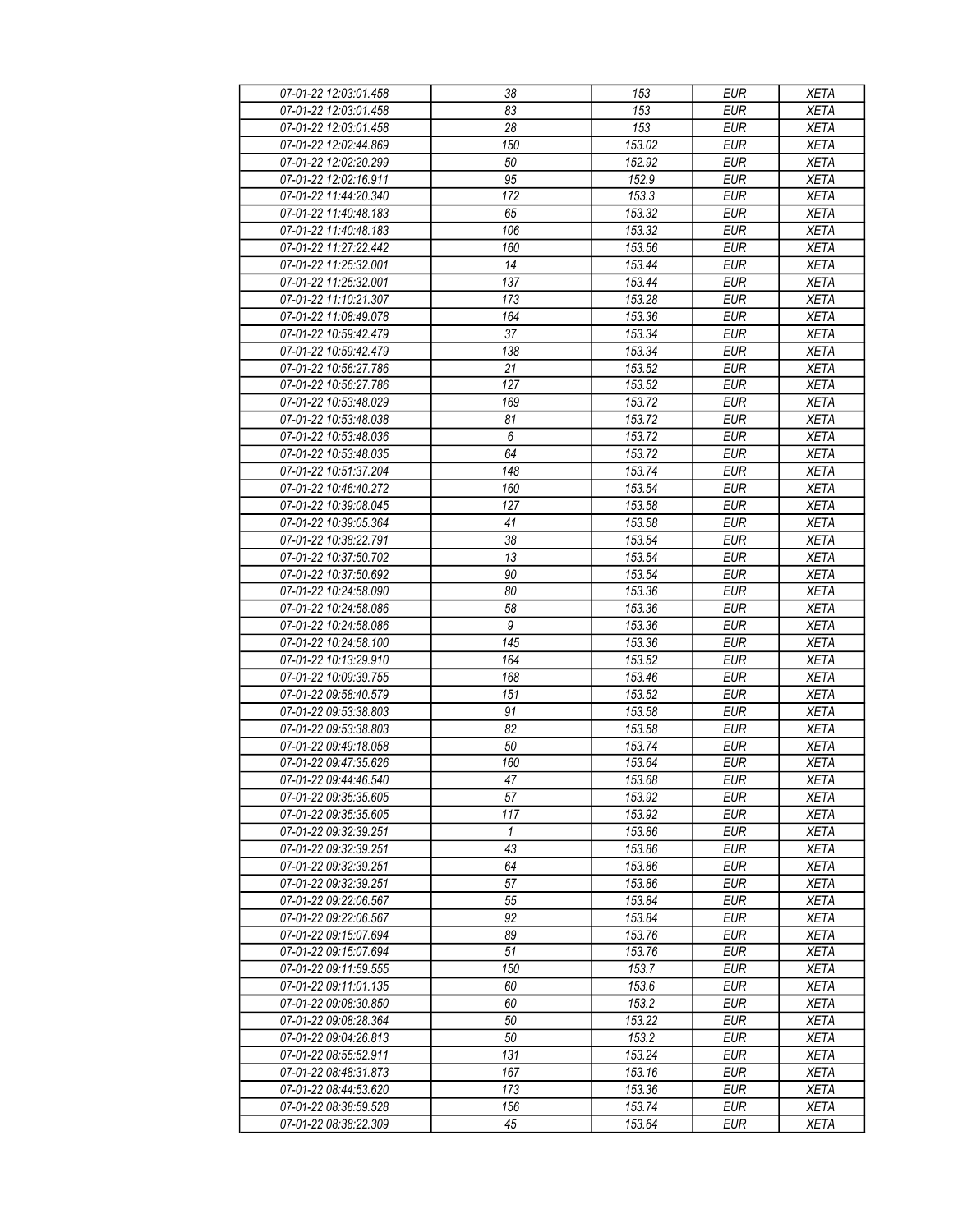| 171 | 153.4  | <b>EUR</b> | <b>XETA</b> |
|-----|--------|------------|-------------|
| 142 | 153.64 | <b>EUR</b> | <b>XETA</b> |
| 162 | 153.74 | <b>EUR</b> | <b>XETA</b> |
| 71  | 153.88 | <b>EUR</b> | <b>XETA</b> |
| 79  | 153.88 | <b>EUR</b> | <b>XETA</b> |
| 134 | 153.9  | <b>EUR</b> | <b>XETA</b> |
| 29  | 153.9  | <b>EUR</b> | <b>XETA</b> |
| 146 | 154.04 | <b>EUR</b> | <b>XETA</b> |
| 147 | 153.5  | <b>EUR</b> | <b>XETA</b> |
| 145 | 152.8  | <b>EUR</b> | <b>XETA</b> |
| 153 | 152.86 | <b>EUR</b> | <b>XETA</b> |
| 103 | 152.76 | <b>EUR</b> | <b>XETA</b> |
| 52  | 152.76 | <b>EUR</b> | <b>XETA</b> |
|     |        |            |             |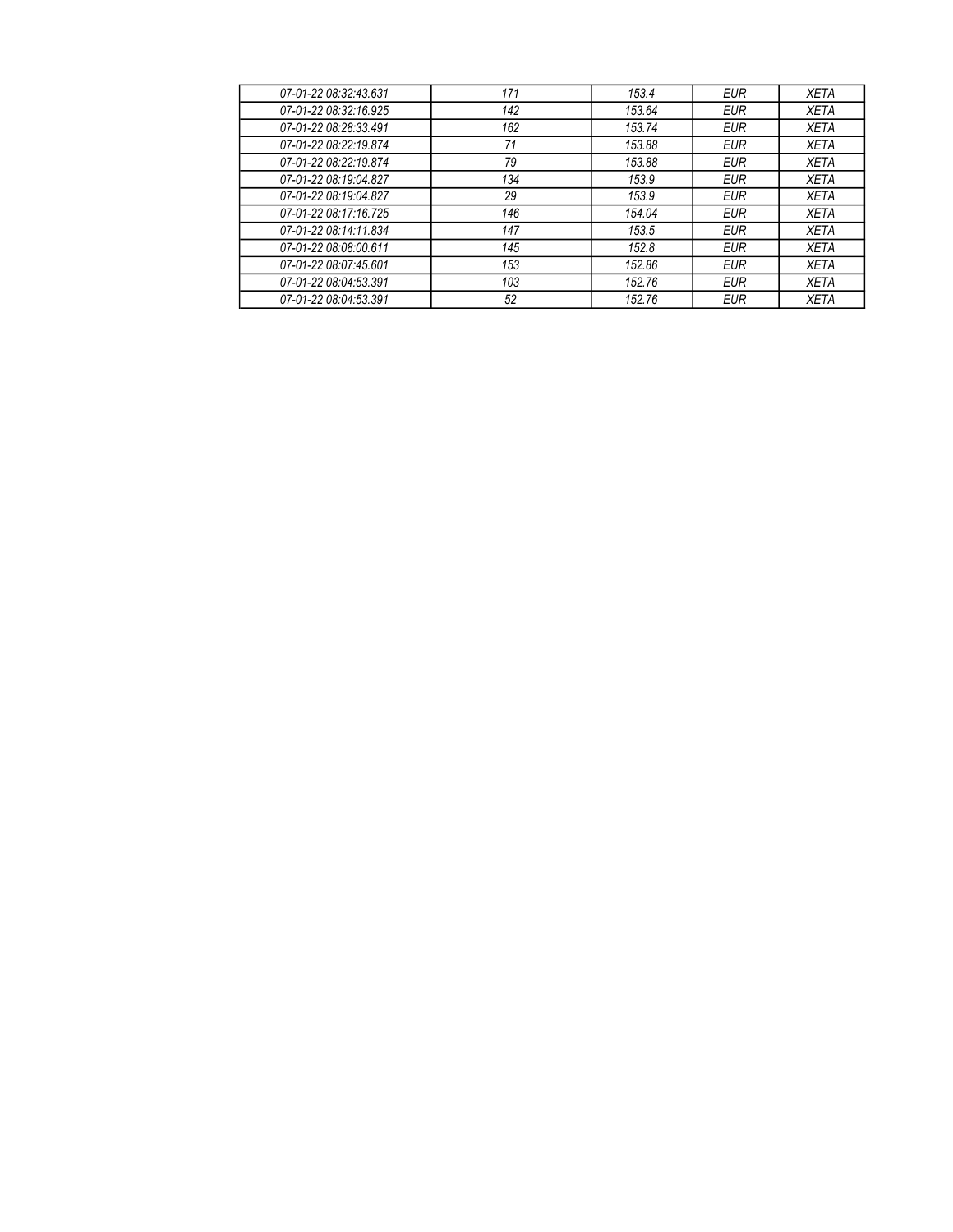## Each order relating to the buy-back programme above according to Art. 5 sec. 3 MAR in conjunction with Art. 25 sec. 1 and 2 MiFiR

In red colour are the fields according to Table 2 of the Annex of Del. Regulation (EU) 2017/580; alternatively you may report the

| Date and Time according to field 9 | <b>Segment MIC code</b><br>according to field 16 | <b>Transaction price</b><br>according to field 28 | <b>Price currency according</b><br>to field 29 | <b>Buy-sell indicator</b><br>according to field 32 |
|------------------------------------|--------------------------------------------------|---------------------------------------------------|------------------------------------------------|----------------------------------------------------|
| 07-01-22 16:28:57.044              | <b>XETA</b>                                      | 152.06                                            | <b>EUR</b>                                     | <b>BUY</b>                                         |
| 07-01-22 16:28:57.044              | <b>XETA</b>                                      | 152.06                                            | <b>EUR</b>                                     | <b>BUY</b>                                         |
| 07-01-22 16:27:46.099              | <b>XETA</b>                                      | 151.94                                            | <b>EUR</b>                                     | <b>BUY</b>                                         |
| 07-01-22 16:27:43.224              | <b>XETA</b>                                      | 151.96                                            | <b>EUR</b>                                     | <b>BUY</b>                                         |
| 07-01-22 16:27:43.224              | <b>XETA</b>                                      | 151.96                                            | <b>EUR</b>                                     | <b>BUY</b>                                         |
| 07-01-22 16:27:34.022              | <b>XETA</b>                                      | 151.94                                            | <b>EUR</b>                                     | <b>BUY</b>                                         |
| 07-01-22 16:27:20.820              | <b>XETA</b>                                      | 151.86                                            | <b>EUR</b>                                     | <b>BUY</b>                                         |
| 07-01-22 16:26:16.340              | <b>XETA</b>                                      | 151.88                                            | <b>EUR</b>                                     | <b>BUY</b>                                         |
| 07-01-22 16:25:01.067              | <b>XETA</b>                                      | 151.86                                            | <b>EUR</b>                                     | <b>BUY</b>                                         |
| 07-01-22 16:25:00.954              | <b>XETA</b>                                      | 151.86                                            | <b>EUR</b>                                     | <b>BUY</b>                                         |
| 07-01-22 16:25:00.639              | <b>XETA</b>                                      | 151.86                                            | <b>EUR</b>                                     | <b>BUY</b>                                         |
| 07-01-22 16:24:36.016              | <b>XETA</b>                                      | 151.92                                            | <b>EUR</b>                                     | <b>BUY</b>                                         |
| 07-01-22 16:24:36.016              | <b>XETA</b>                                      | 151.92                                            | <b>EUR</b>                                     | <b>BUY</b>                                         |
| 07-01-22 16:24:30.995              | <b>XETA</b>                                      | 151.92                                            | <b>EUR</b>                                     | <b>BUY</b>                                         |
| 07-01-22 16:24:18.452              | <b>XETA</b>                                      | 151.92                                            | <b>EUR</b>                                     | <b>BUY</b>                                         |
| 07-01-22 16:21:49.336              | <b>XETA</b>                                      | 151.84                                            | <b>EUR</b>                                     | <b>BUY</b>                                         |
| 07-01-22 16:21:38.611              | <b>XETA</b>                                      | 151.8                                             | <b>EUR</b>                                     | <b>BUY</b>                                         |
| 07-01-22 16:19:42.141              | <b>XETA</b>                                      | 151.76                                            | <b>EUR</b>                                     | <b>BUY</b>                                         |
| 07-01-22 16:19:42.141              | <b>XETA</b>                                      | 151.76                                            | <b>EUR</b>                                     | <b>BUY</b>                                         |
| 07-01-22 16:17:01.682              | <b>XETA</b>                                      | 151.88                                            | <b>EUR</b>                                     | <b>BUY</b>                                         |
| 07-01-22 16:17:01.682              | <b>XETA</b>                                      | 151.88                                            | <b>EUR</b>                                     | <b>BUY</b>                                         |
| 07-01-22 16:16:54.126              | <b>XETA</b>                                      | 151.9                                             | <b>EUR</b>                                     | <b>BUY</b>                                         |
| 07-01-22 16:13:36.990              | <b>XETA</b>                                      | 152.1                                             | <b>EUR</b>                                     | <b>BUY</b>                                         |
| 07-01-22 16:13:36.990              | <b>XETA</b>                                      | 152.1                                             | <b>EUR</b>                                     | <b>BUY</b>                                         |
| 07-01-22 16:13:23.687              | <b>XETA</b>                                      | 152.14                                            | <b>EUR</b>                                     | <b>BUY</b>                                         |
| 07-01-22 16:11:13.787              | <b>XETA</b>                                      | 152.1                                             | <b>EUR</b>                                     | <b>BUY</b>                                         |
| 07-01-22 16:09:04.852              | <b>XETA</b>                                      | 152.16                                            | <b>EUR</b>                                     | <b>BUY</b>                                         |
| 07-01-22 16:08:00.818              | <b>XETA</b>                                      | 152.16                                            | <b>EUR</b>                                     | <b>BUY</b>                                         |
| 07-01-22 16:08:00.818              | <b>XETA</b>                                      | 152.16                                            | <b>EUR</b>                                     | <b>BUY</b>                                         |
| 07-01-22 16:06:35.551              | <b>XETA</b>                                      | 152.04                                            | <b>EUR</b>                                     | <b>BUY</b>                                         |
| 07-01-22 16:06:35.551              | <b>XETA</b>                                      | 152.04                                            | <b>EUR</b>                                     | <b>BUY</b>                                         |
| 07-01-22 16:06:35.522              | <b>XETA</b>                                      | 152.04                                            | <b>EUR</b>                                     | <b>BUY</b>                                         |
| 07-01-22 16:03:28.990              | <b>XETA</b>                                      | 151.86                                            | <b>EUR</b>                                     | <b>BUY</b>                                         |
| 07-01-22 16:03:28.990              | <b>XETA</b>                                      | 151.86                                            | <b>EUR</b>                                     | <b>BUY</b>                                         |
| 07-01-22 16:03:28.990              | <b>XETA</b>                                      | 151.86                                            | <b>EUR</b>                                     | <b>BUY</b>                                         |
| 07-01-22 15:58:07.212              | <b>XETA</b>                                      | 151.7                                             | <b>EUR</b>                                     | <b>BUY</b>                                         |
| 07-01-22 15:58:07.212              | <b>XETA</b>                                      | 151.7                                             | <b>EUR</b>                                     | <b>BUY</b>                                         |
| 07-01-22 15:56:37.781              | <b>XETA</b>                                      | 151.72                                            | <b>EUR</b>                                     | <b>BUY</b>                                         |
| 07-01-22 15:52:53.443              | <b>XETA</b>                                      | 151.44                                            | <b>EUR</b>                                     | <b>BUY</b>                                         |
| 07-01-22 15:48:52.836              | <b>XETA</b>                                      | 151.74                                            | <b>EUR</b>                                     | <b>BUY</b>                                         |
| 07-01-22 15:48:51.353              | <b>XETA</b>                                      | 151.74                                            | <b>EUR</b>                                     | <b>BUY</b>                                         |
| 07-01-22 15:48:51.353              | <b>XETA</b>                                      | 151.74                                            | <b>EUR</b>                                     | <b>BUY</b>                                         |
| 07-01-22 15:46:22.909              | <b>XETA</b>                                      | 151.88                                            | <b>EUR</b>                                     | <b>BUY</b>                                         |
| 07-01-22 15:45:55.169              | <b>XETA</b>                                      | 151.9                                             | <b>EUR</b>                                     | <b>BUY</b>                                         |
| 07-01-22 15:41:10.534              | <b>XETA</b>                                      | 151.98                                            | <b>EUR</b>                                     | <b>BUY</b>                                         |
| 07-01-22 15:41:09.753              | <b>XETA</b>                                      | 151.98                                            | <b>EUR</b>                                     | <b>BUY</b>                                         |
| 07-01-22 15:41:09.752              | <b>XETA</b>                                      | 151.98                                            | <b>EUR</b>                                     | <b>BUY</b>                                         |
| 07-01-22 15:39:08.326              | <b>XETA</b>                                      | 151.98                                            | <b>EUR</b>                                     | <b>BUY</b>                                         |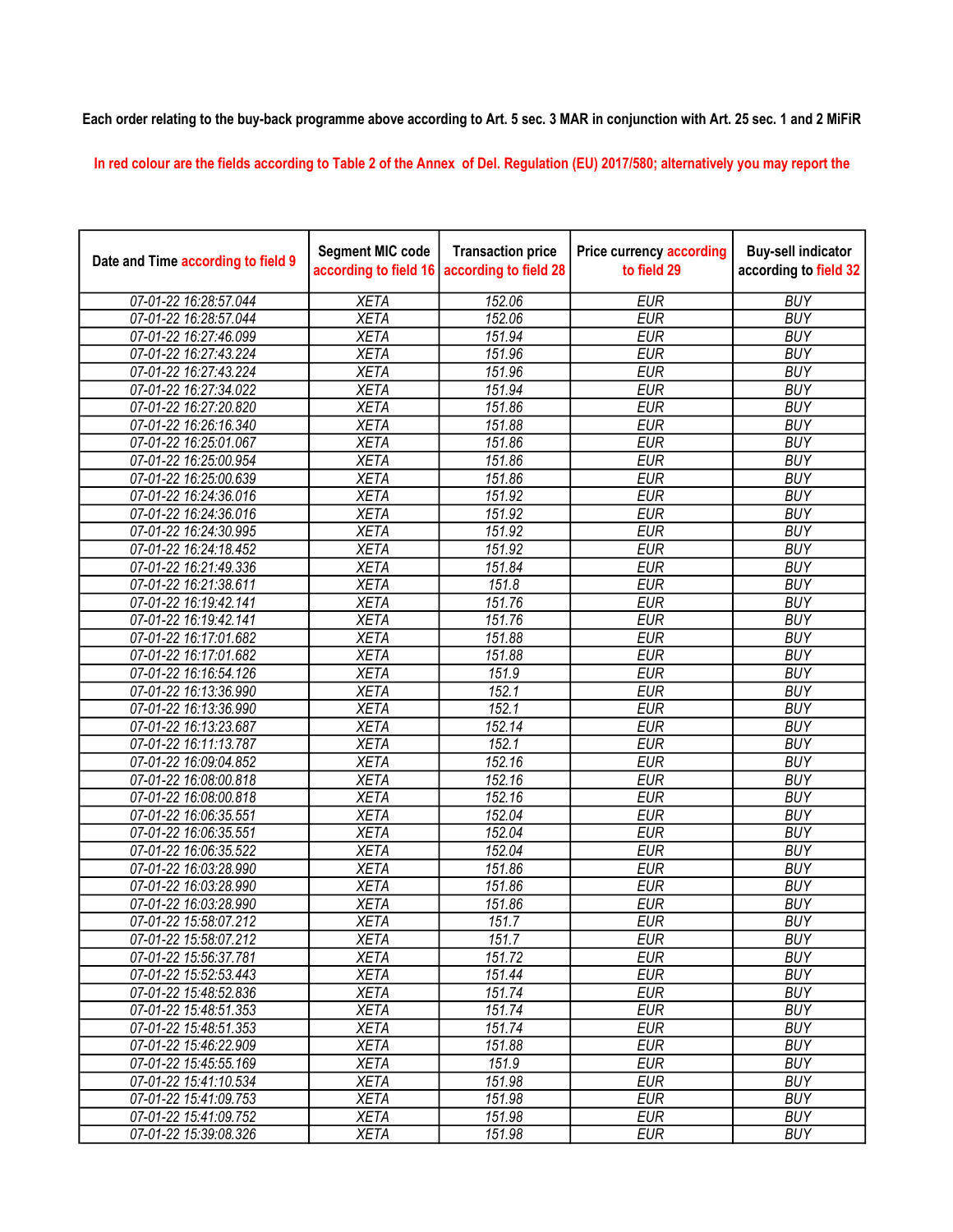| 07-01-22 15:34:38.972                          | <b>XETA</b>                | 152.36           | <b>EUR</b>               | <b>BUY</b>               |
|------------------------------------------------|----------------------------|------------------|--------------------------|--------------------------|
| 07-01-22 15:34:38.972                          | <b>XETA</b>                | 152.36           | <b>EUR</b>               | <b>BUY</b>               |
| 07-01-22 15:34:19.489                          | <b>XETA</b>                | 152.38           | <b>EUR</b>               | <b>BUY</b>               |
| 07-01-22 15:30:00.807                          | <b>XETA</b>                | 152.16           | <b>EUR</b>               | <b>BUY</b>               |
| 07-01-22 15:28:52.620                          | <b>XETA</b>                | 152.22           | <b>EUR</b>               | <b>BUY</b>               |
| 07-01-22 15:23:25.254                          | <b>XETA</b>                | 152.1            | <b>EUR</b>               | <b>BUY</b>               |
| 07-01-22 15:23:25.254                          | <b>XETA</b>                | 152.1            | <b>EUR</b>               | <b>BUY</b>               |
| 07-01-22 15:23:23.543                          | <b>XETA</b>                | 152.1            | <b>EUR</b>               | <b>BUY</b>               |
| 07-01-22 15:20:04.927<br>07-01-22 15:20:04.927 | <b>XETA</b><br><b>XETA</b> | 151.96           | <b>EUR</b><br><b>EUR</b> | <b>BUY</b><br><b>BUY</b> |
| 07-01-22 15:19:12.793                          | <b>XETA</b>                | 151.96<br>151.94 | <b>EUR</b>               | <b>BUY</b>               |
| 07-01-22 15:15:31.337                          | <b>XETA</b>                | 152.02           | <b>EUR</b>               | <b>BUY</b>               |
| 07-01-22 15:10:11.205                          | <b>XETA</b>                | 151.94           | <b>EUR</b>               | <b>BUY</b>               |
| 07-01-22 15:10:03.649                          | <b>XETA</b>                | 151.94           | <b>EUR</b>               | <b>BUY</b>               |
|                                                |                            | 152              |                          | <b>BUY</b>               |
| 07-01-22 15:09:20.541                          | <b>XETA</b>                |                  | <b>EUR</b>               |                          |
| 07-01-22 15:09:20.541                          | <b>XETA</b>                | 152              | <b>EUR</b>               | <b>BUY</b>               |
| 07-01-22 15:08:18.083                          | <b>XETA</b>                | 152.04           | <b>EUR</b>               | <b>BUY</b>               |
| 07-01-22 15:03:04.719                          | <b>XETA</b>                | 152.38           | <b>EUR</b>               | <b>BUY</b>               |
| 07-01-22 15:03:04.719                          | <b>XETA</b>                | 152.38           | <b>EUR</b>               | <b>BUY</b>               |
| 07-01-22 15:00:03.389                          | <b>XETA</b>                | 152.38           | <b>EUR</b>               | <b>BUY</b>               |
| 07-01-22 15:00:03.389                          | <b>XETA</b>                | 152.38           | <b>EUR</b>               | <b>BUY</b>               |
| 07-01-22 14:57:45.180                          | <b>XETA</b>                | 152.44           | <b>EUR</b>               | <b>BUY</b>               |
| 07-01-22 14:57:45.180                          | <b>XETA</b>                | 152.44           | <b>EUR</b>               | <b>BUY</b>               |
| 07-01-22 14:51:24.733                          | <b>XETA</b>                | 152.36           | <b>EUR</b>               | <b>BUY</b>               |
| 07-01-22 14:51:24.733                          | <b>XETA</b>                | 152.36           | <b>EUR</b>               | <b>BUY</b>               |
| 07-01-22 14:51:24.733                          | <b>XETA</b>                | 152.36           | <b>EUR</b>               | <b>BUY</b>               |
| 07-01-22 14:49:11.652                          | <b>XETA</b>                | 152.4            | <b>EUR</b>               | <b>BUY</b>               |
| 07-01-22 14:49:11.652                          | <b>XETA</b>                | 152.4            | <b>EUR</b>               | <b>BUY</b>               |
| 07-01-22 14:46:34.516                          | <b>XETA</b>                | 152.5            | <b>EUR</b>               | <b>BUY</b>               |
| 07-01-22 14:44:35.579                          | <b>XETA</b>                | 152.54           | <b>EUR</b>               | <b>BUY</b>               |
| 07-01-22 14:41:24.018                          | <b>XETA</b>                | 152.16           | <b>EUR</b>               | <b>BUY</b>               |
| 07-01-22 14:39:00.808                          | <b>XETA</b>                | 152.02           | <b>EUR</b>               | <b>BUY</b>               |
| 07-01-22 14:35:48.217                          | <b>XETA</b>                | 152.14           | <b>EUR</b>               | <b>BUY</b>               |
| 07-01-22 14:35:48.217                          | <b>XETA</b>                | 152.14           | <b>EUR</b>               | <b>BUY</b>               |
| 07-01-22 14:33:34.903                          | <b>XETA</b>                | 152.24           | <b>EUR</b>               | <b>BUY</b>               |
| 07-01-22 14:33:34.903                          | <b>XETA</b>                | 152.24           | <b>EUR</b>               | <b>BUY</b>               |
| 07-01-22 14:33:34.399                          | <b>XETA</b>                | 152.24           | <b>EUR</b>               | <b>BUY</b>               |
| 07-01-22 14:31:13.785                          | <b>XETA</b>                | 152.26           | <b>EUR</b>               | <b>BUY</b>               |
| 07-01-22 14:30:45.568                          | <b>XETA</b>                | 152.1            | <b>EUR</b>               | <b>BUY</b>               |
| 07-01-22 14:24:08.221                          | <b>XETA</b>                | 152.2            | <b>EUR</b>               | <b>BUY</b>               |
| 07-01-22 14:22:24.763                          | <b>XETA</b>                | 152.22           | <b>EUR</b>               | <b>BUY</b>               |
| 07-01-22 14:19:42.033                          | <b>XETA</b>                | 152.24           | <b>EUR</b>               | <b>BUY</b>               |
| 07-01-22 14:15:34.530                          | <b>XETA</b>                | 152.24           | <b>EUR</b>               | <b>BUY</b>               |
| 07-01-22 14:07:21.580                          | <b>XETA</b>                | 152.18           | <b>EUR</b>               | <b>BUY</b>               |
| 07-01-22 14:07:21.555                          | <b>XETA</b>                | 152.18           | <b>EUR</b>               | <b>BUY</b>               |
|                                                |                            |                  |                          |                          |
| 07-01-22 14:07:21.555                          | <b>XETA</b>                | 152.18           | <b>EUR</b>               | <b>BUY</b>               |
| 07-01-22 14:07:21.555                          | <b>XETA</b>                | 152.18           | <b>EUR</b>               | <b>BUY</b>               |
| 07-01-22 14:05:56.082                          | <b>XETA</b>                | 152.12           | <b>EUR</b>               | <b>BUY</b>               |
| 07-01-22 14:05:56.082                          | <b>XETA</b>                | 152.12           | <b>EUR</b>               | <b>BUY</b>               |
| 07-01-22 13:58:55.854                          | <b>XETA</b>                | 151.72           | <b>EUR</b>               | <b>BUY</b>               |
| 07-01-22 13:55:10.000                          | <b>XETA</b>                | 151.68           | <b>EUR</b>               | <b>BUY</b>               |
| 07-01-22 13:53:08.590                          | <b>XETA</b>                | 151.74           | <b>EUR</b>               | <b>BUY</b>               |
| 07-01-22 13:53:08.590                          | <b>XETA</b>                | 151.74           | <b>EUR</b>               | <b>BUY</b>               |
| 07-01-22 13:42:39.555                          | <b>XETA</b>                | 151.52           | <b>EUR</b>               | <b>BUY</b>               |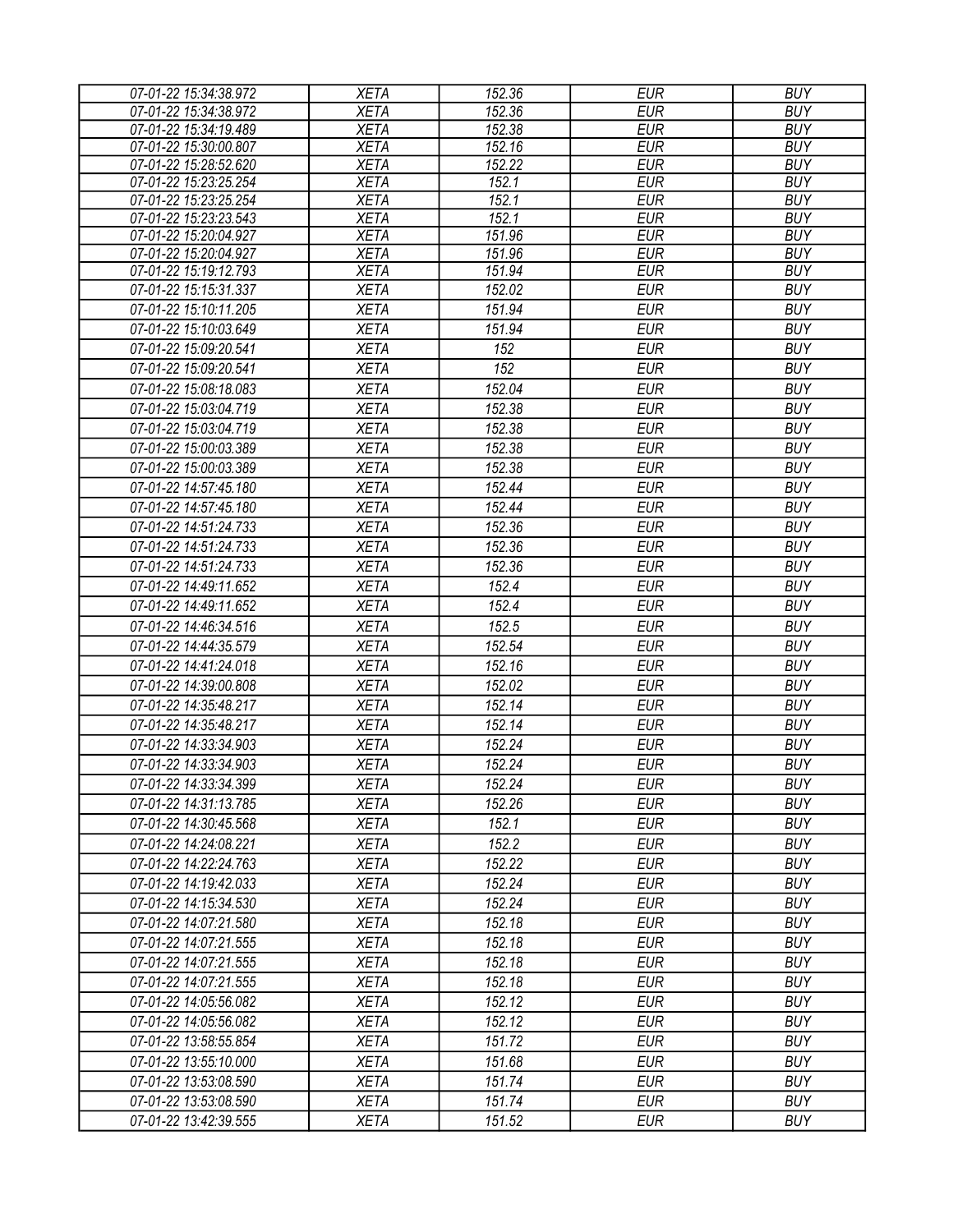| 07-01-22 13:41:01.494 | <b>XETA</b> | 151.7  | <b>EUR</b> | <b>BUY</b> |
|-----------------------|-------------|--------|------------|------------|
| 07-01-22 13:34:03.652 | <b>XETA</b> | 152.42 | <b>EUR</b> | <b>BUY</b> |
| 07-01-22 13:28:29.160 | <b>XETA</b> | 152.58 | <b>EUR</b> | <b>BUY</b> |
| 07-01-22 13:24:51.825 | <b>XETA</b> | 152.48 | <b>EUR</b> | <b>BUY</b> |
| 07-01-22 13:08:48.651 | <b>XETA</b> | 152.58 | <b>EUR</b> | <b>BUY</b> |
| 07-01-22 13:08:18.263 | <b>XETA</b> | 152.58 | <b>EUR</b> | <b>BUY</b> |
| 07-01-22 13:08:16.260 | <b>XETA</b> | 152.62 | <b>EUR</b> | <b>BUY</b> |
| 07-01-22 13:08:16.260 | <b>XETA</b> | 152.62 | <b>EUR</b> | <b>BUY</b> |
| 07-01-22 12:55:08.332 | <b>XETA</b> | 152.76 | <b>EUR</b> | <b>BUY</b> |
| 07-01-22 12:52:52.777 | <b>XETA</b> | 152.8  | <b>EUR</b> | <b>BUY</b> |
| 07-01-22 12:36:50.998 | <b>XETA</b> | 152.78 | <b>EUR</b> | <b>BUY</b> |
| 07-01-22 12:36:50.998 | <b>XETA</b> | 152.78 | <b>EUR</b> | <b>BUY</b> |
| 07-01-22 12:33:16.481 | <b>XETA</b> | 152.84 | <b>EUR</b> | <b>BUY</b> |
| 07-01-22 12:23:02.092 | <b>XETA</b> | 152.82 | <b>EUR</b> | <b>BUY</b> |
| 07-01-22 12:11:42.373 | <b>XETA</b> | 153.04 | <b>EUR</b> | <b>BUY</b> |
| 07-01-22 12:05:19.302 | <b>XETA</b> | 153.1  | <b>EUR</b> | <b>BUY</b> |
| 07-01-22 12:03:49.570 | <b>XETA</b> | 153.08 | <b>EUR</b> | <b>BUY</b> |
| 07-01-22 12:03:01.458 | <b>XETA</b> | 153    | <b>EUR</b> | <b>BUY</b> |
| 07-01-22 12:03:01.458 | <b>XETA</b> | 153    | <b>EUR</b> | <b>BUY</b> |
| 07-01-22 12:03:01.458 | <b>XETA</b> | 153    | <b>EUR</b> | <b>BUY</b> |
| 07-01-22 12:02:44.869 | <b>XETA</b> | 153.02 | <b>EUR</b> | <b>BUY</b> |
| 07-01-22 12:02:20.299 | <b>XETA</b> | 152.92 | <b>EUR</b> | <b>BUY</b> |
| 07-01-22 12:02:16.911 | <b>XETA</b> | 152.9  | <b>EUR</b> | <b>BUY</b> |
|                       |             | 153.3  | <b>EUR</b> |            |
| 07-01-22 11:44:20.340 | <b>XETA</b> |        |            | <b>BUY</b> |
| 07-01-22 11:40:48.183 | <b>XETA</b> | 153.32 | <b>EUR</b> | <b>BUY</b> |
| 07-01-22 11:40:48.183 | <b>XETA</b> | 153.32 | <b>EUR</b> | <b>BUY</b> |
| 07-01-22 11:27:22.442 | <b>XETA</b> | 153.56 | <b>EUR</b> | <b>BUY</b> |
| 07-01-22 11:25:32.001 | <b>XETA</b> | 153.44 | <b>EUR</b> | <b>BUY</b> |
| 07-01-22 11:25:32.001 | <b>XETA</b> | 153.44 | <b>EUR</b> | <b>BUY</b> |
| 07-01-22 11:10:21.307 | <b>XETA</b> | 153.28 | <b>EUR</b> | <b>BUY</b> |
| 07-01-22 11:08:49.078 | <b>XETA</b> | 153.36 | <b>EUR</b> | <b>BUY</b> |
| 07-01-22 10:59:42.479 | <b>XETA</b> | 153.34 | <b>EUR</b> | <b>BUY</b> |
| 07-01-22 10:59:42.479 | <b>XETA</b> | 153.34 | <b>EUR</b> | <b>BUY</b> |
| 07-01-22 10:56:27.786 | <b>XETA</b> | 153.52 | <b>EUR</b> | <b>BUY</b> |
| 07-01-22 10:56:27.786 | <b>XETA</b> | 153.52 | <b>EUR</b> | <b>BUY</b> |
| 07-01-22 10:53:48.029 | <b>XETA</b> | 153.72 | <b>EUR</b> | <b>BUY</b> |
| 07-01-22 10:53:48.038 | <b>XETA</b> | 153.72 | <b>EUR</b> | <b>BUY</b> |
| 07-01-22 10:53:48.036 | <b>XETA</b> | 153.72 | <b>EUR</b> | <b>BUY</b> |
| 07-01-22 10:53:48.035 | <b>XETA</b> | 153.72 | <b>EUR</b> | <b>BUY</b> |
| 07-01-22 10:51:37.204 | <b>XETA</b> | 153.74 | <b>EUR</b> | <b>BUY</b> |
| 07-01-22 10:46:40.272 | <b>XETA</b> | 153.54 | <b>EUR</b> | <b>BUY</b> |
| 07-01-22 10:39:08.045 | <b>XETA</b> | 153.58 | <b>EUR</b> | <b>BUY</b> |
| 07-01-22 10:39:05.364 | <b>XETA</b> | 153.58 | <b>EUR</b> | <b>BUY</b> |
| 07-01-22 10:38:22.791 | <b>XETA</b> | 153.54 | <b>EUR</b> | <b>BUY</b> |
| 07-01-22 10:37:50.702 | <b>XETA</b> | 153.54 | <b>EUR</b> | <b>BUY</b> |
| 07-01-22 10:37:50.692 | <b>XETA</b> | 153.54 | <b>EUR</b> | <b>BUY</b> |
| 07-01-22 10:24:58.090 | <b>XETA</b> | 153.36 | <b>EUR</b> | <b>BUY</b> |
| 07-01-22 10:24:58.086 | <b>XETA</b> | 153.36 | <b>EUR</b> | <b>BUY</b> |
| 07-01-22 10:24:58.086 | <b>XETA</b> | 153.36 | <b>EUR</b> | <b>BUY</b> |
| 07-01-22 10:24:58.100 | <b>XETA</b> | 153.36 | <b>EUR</b> | <b>BUY</b> |
| 07-01-22 10:13:29.910 | <b>XETA</b> | 153.52 | <b>EUR</b> | <b>BUY</b> |
| 07-01-22 10:09:39.755 | <b>XETA</b> | 153.46 | <b>EUR</b> | <b>BUY</b> |
| 07-01-22 09:58:40.579 | <b>XETA</b> | 153.52 | <b>EUR</b> | <b>BUY</b> |